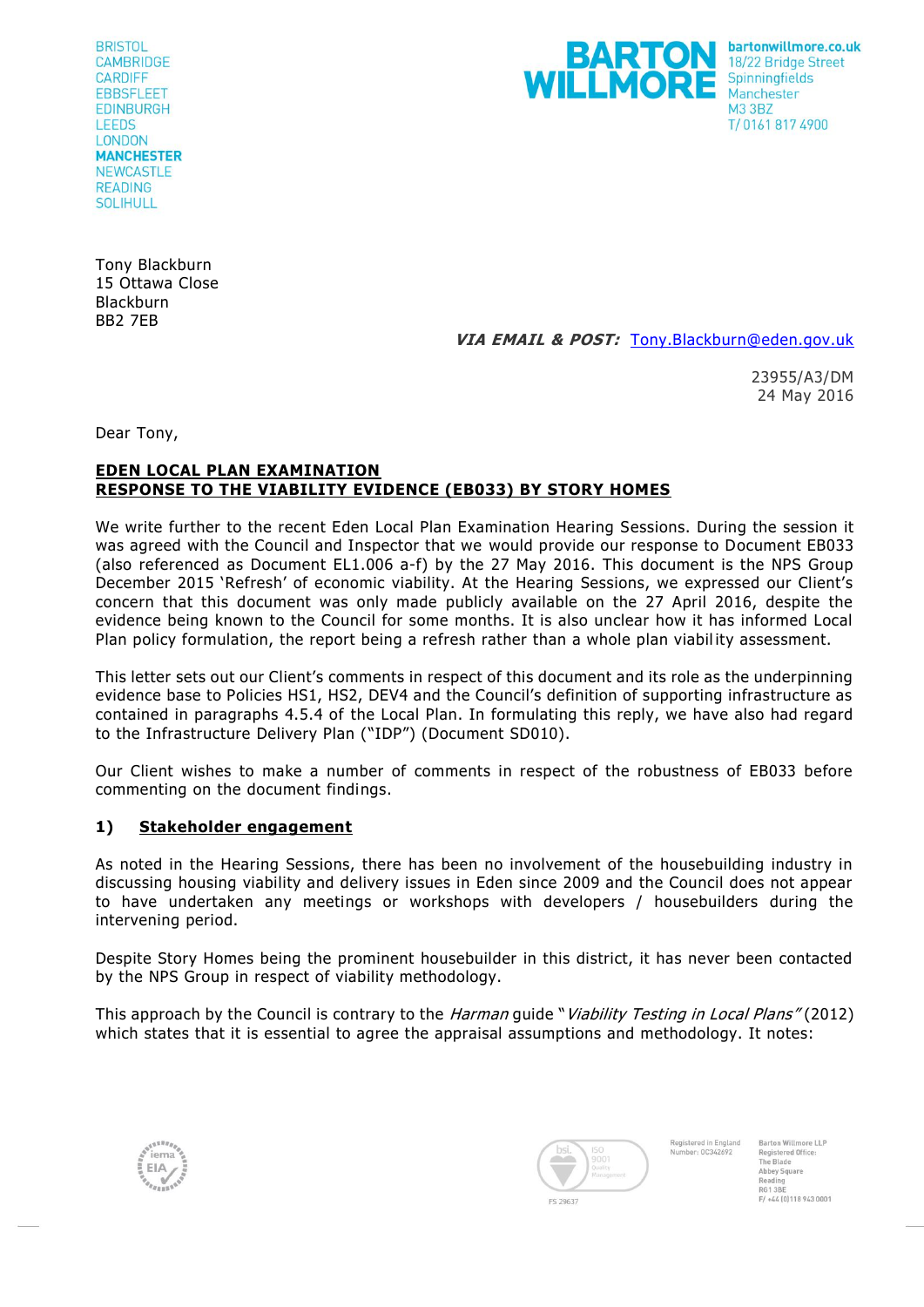**"To secure buy-in to the outputs of a Local Plan viability assessment, it is vital to discuss with stakeholders the basis on which a viability assessment is to be carried out and the assumptions that will feed into it.** 

**Agreeing approaches and assumptions to use may not be straightforward. However, establishing a 'workshop mentality' in developing the viability assessment and associated assumptions should help to avoid creating entrenched positions or at least provide an opportunity to identify where there may be areas of disagreement.** 

**This collaborative approach allows landowners to demonstrate that their land is available for development at a competitive return and for the local authority's assumptions to be tested against the development sector's understanding of current market conditions and development economics."**

This is particularly important in Eden which is a large rural area. For the reasons set out below, Story Homes considers that a developer insight into the viability assessment would have helped inform a better understanding of the assumptions to be used.

We further note that Cumbria County Council has designed its own *Planning Obligations Policy* (September 2013) which sets out the County Council's sought developer contributions, which are in addition to those sought by the District Council. This has led to competing demands on the 'pot' of funding available. Stakeholder consultation would have helped all parties involved to understand the competing pressures and development costs overall. We note this point in relation to the viability testing of various Section 106 levies in Appendix 2 of the NPS Group report.

#### **2) Assumptions**

Story Homes is concerned with some of the assumptions used in the NPS Group report. We wish to note the below comments which will have a bearing on overall viability.

**Development density** - Overall, the densities used in the report appear to be unreflective of Eden as a district. Eden is a district of rural areas and market towns. Development for housing is typically of 2 – 2.5 storey, with very few flat schemes.

As an example, Story Homes' site at Penrith (Fairhill) is based on a density of 26 units per net developable hectare. There is limited evidence of densities of 40 dph in Penrith being achieved. We would contend that typical densities in Eden for modern housing estates range between 25-35 dph depending on the individual site characteristics.

**Developer Profit** – At paragraph 3.12, NPS Group cite an appeal decision in Kendal where they provided evidence as expert witness and in which it was concluded that a profit of 18 -20% of GVA was the accepted level. Our client would generally support this as most banks would not lend money at the proposed rate of less than 18%. The viability approach should recognise that 18% is a minimum figure and typically 20-25% return represents what is usually sought by developers. . It is unclear whether the NPS Group have tested viability at both 18% and 20-25% to reflect the range.

**Preliminaries and site overhead costs** – It is not clear if and how these have been accounted for and if so, where has the NPS Group accounted for these costs. These are normally expressed as a cost per month and are typically around £25,000-30,000 per month.

**Abnormal costs** – Paragraph 3.11 states that in the general approach, no account has been taken for abnormal costs. Abnormal costs can existing for both greenfield and brownfield sites. These costs can be significant. As the Council has not undertaken any site specific viability sampling, it cannot

**BRISTOL** CAMBRIDGE CARDIFF **FRRSELFET** EDINBURGH LEEDS

**LONDON MANCHESTER** NEWCASTLE READING **SOLIHULL**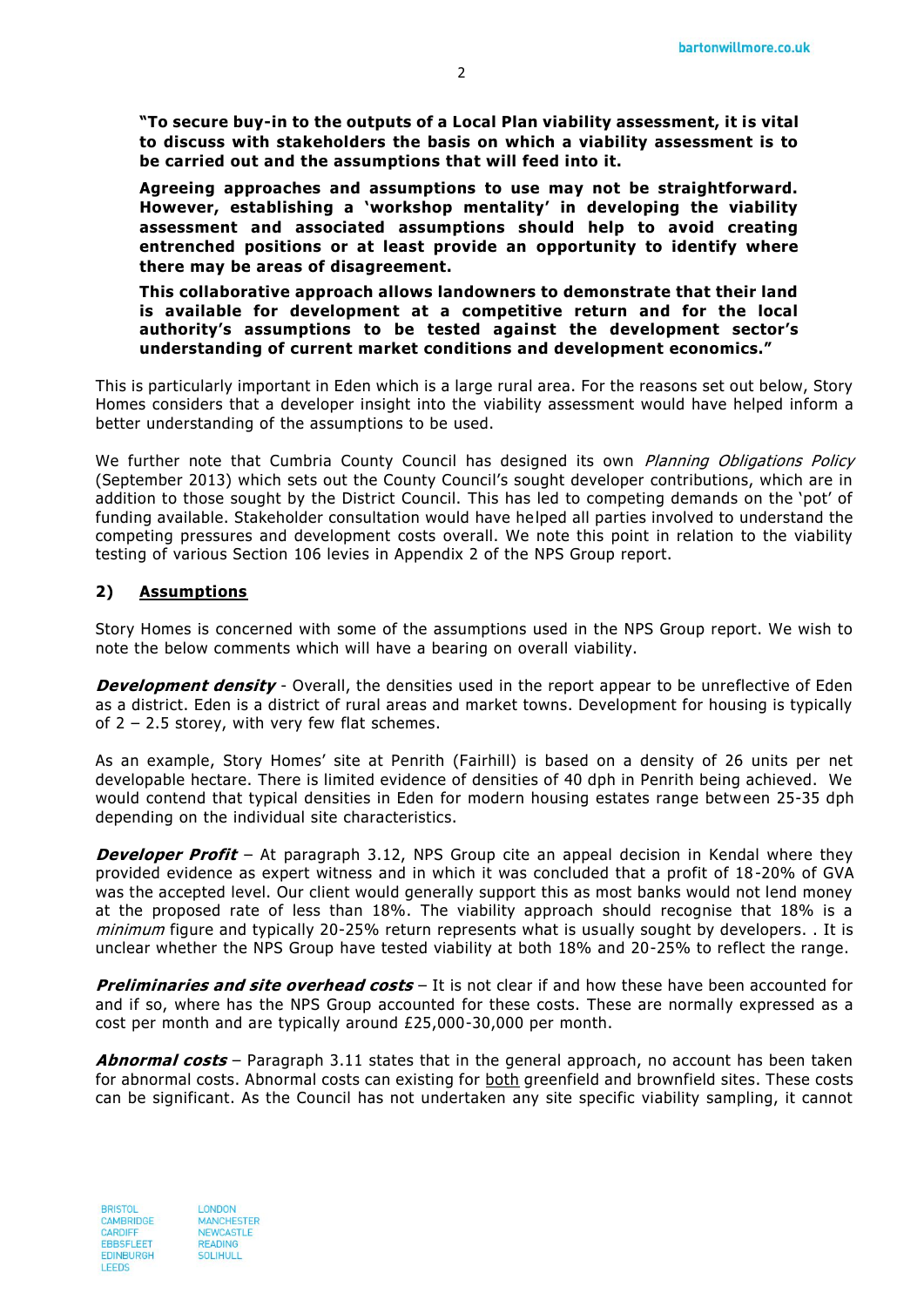be concluded that housing schemes across Eden are generally viable. We wo uld normally expect to see some form of assessment of abnormal costs, particularly on the larger sites around Penrith.

Story Homes is currently in discussions with the Council regarding the viability of a greenfield site in Penrith which has significant abnormal costs associated with drainage.

**Sales costs** – The industry standard is 3% of GDV and many large house builders operate at 4%. The original DTZ report cited 3% (para 3.69). The NPS Group have amended this and used 2.5%. It is unclear why.

**Affordable Housing** – The original DTZ study undertook an assessment based upon a 50:50 split between rented and intermediate and also a 30:70 split, with the latter based upon findings of the 2006 housing needs survey. The evidence in Eden points towards a 70:30 split which is normally their starting point for discussion, as experienced by Story Homes. NPS Group have only tested a 50:50 split and note at paragraph 3.63 that the 'Refresh' does not include any sensitivity analysis.

The NPS Group have also assumed that rented units will deliver 50% of open market value. Story Homes' experience is closer to 40-45%.

**Section 106** -Paragraphs 3.66 and 3.67 of the NPS report identify the uncertainty of the sought level of Section 106 contributions. This concludes that given the uncertainty, a range of costs per unit ranging from £1000 to £10,000 per unit should be assumed.

The report appears to expressly doubt the position of Cumbria County Council noting that in respect of its *Developer Obligations Policy*, that elements such as education and highways contributions remain 'under discussion'. This Policy was adopted by Cumbrian County Council in 2013. It runs to 52 pages and sets out an extremely detailed set of sought contributions. Whilst is not clear whether the County Council itself has ever tested the viability of its sought contributions, there must be some evidence of its operation over the last 3 years and average costs per new dwelling, over and above the District Council's requirements.

It is therefore unclear and has not been justified whether the range of £1,000 to £10,000 per dwelling is realistic in the case of development in Eden, particularly when factoring in the County Council sought contributions. An overall costs per dwelling needs to be tested.

Additionally, we would cross reference to Policy DEV4 of the Draft Local Plan. This suggests that there is a whole range of other contributions that might be sought. Again, we would expect to have clear evidence of the likely costs per dwelling on each category, if of course there is a proven need for such contributions stemming from new housing developments

We would note that the Government places strict controls on planning obligations at paragraph 204 of NPPF and in the CIL regulations. We refer:

**204. Planning obligations should only be sought where they meet all of the following tests:**

- **necessary to make the development acceptable in planning terms;**
- **directly related to the development; and**
- **fairly and reasonably related in scale and kind to the development.**

**Land Values (Competitive returns) -** Para 3.18 - 3.36 deal with land values and identify typical minimum returns that landowners seek if they are to sell their land for housing in Eden.

**BRISTOL** CAMBRIDGE CARDIFF **FRRSELFET EDINBURGH** LEEDS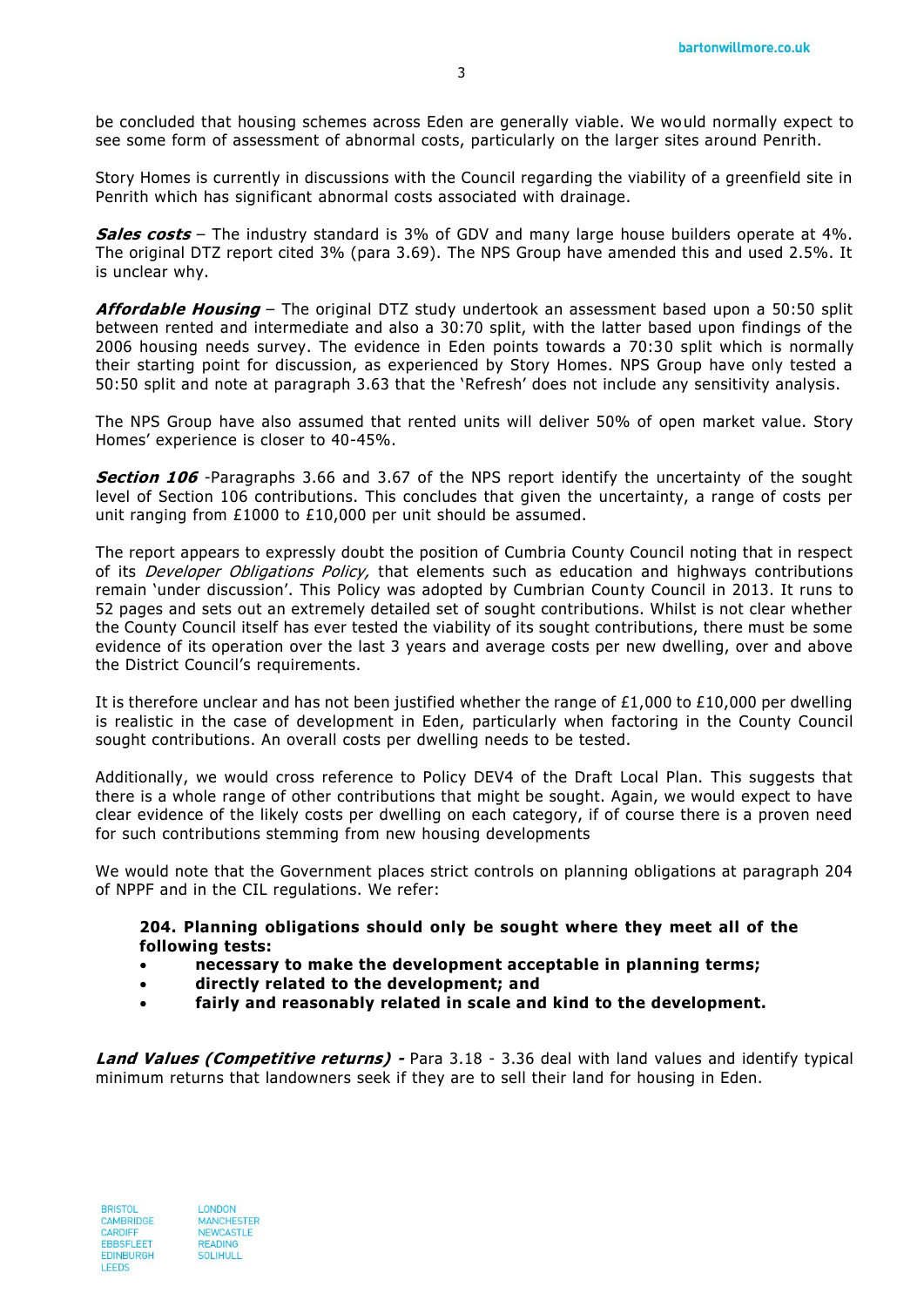Paragraph 3.30 includes an extract from an appeal decision in Kendal which states £400k per acre is the accepted level in that appeal. The NPS Group cite this as evidence in this general area as a recent position on land value returns.

Of the examples given in the table on pages 15 and 16 of the report for the Eden and South Lakeland area, the average return across the 11 sites identified is £381,877 per acre.

Given these findings, it is unclear why NPS Group sets a benchmark of only £325,000 per acre at paragraph 3.31 of the report. This does not logically follow the consultants own findings. Further, it is unclear, given this evidence, as to why they have then chosen a 90% of the land value to represent a 'willing land owner'. Clearly NPS Group's own evidence demonstrates that actual sought return and site sales in Eden are typically around an average of £400,000 per acre.

## **3) Sample testing**

Having regard to the above comments, we would question the robustness of the Viability Assessment overall. Appendix 2 suggests that land values can be achieved generally in Eden, but we do not consider that the consultant has fully factored in the costs and sought contributions that are typical of sites in Eden.

In the absence of any site specific sampling, including that of some of the larger Penrith sites where the Council is advancing a masterplan and infrastructure based approach, it is impossible to conclude that housing sites in Eden are generally viable. Equally, we would contend that given the flawed assumptions as above, the 30% affordable housing target is not based upon robust evidence.

We note that during the discussion at the Examination, the Inspector suggested that he found the Council's overall approach to viability as unsound on the basis that the Council had not tested any specific sites, particularly the larger sites around Penrith. We concur with that finding.

# **4) Infrastructure Delivery Plan (SD010)**

During the Examination sessions, we accepted that we had not undertaken full review of the IDP. We have now reviewed that document.

The document itself provides a useful insight into the level of infrastructure needed in Eden, included some specific requirements related to certain sites. We do not dispute those headline findings.

However, we note that the IDP does not contain all of the categories that Policy DEV4 (paragraph 4.5.4) refers to as potentially necessary contributions. It is unclear why some categories have not been considered.

We would wish to note that in the majority of cases the IDP identifies the source of funding of infrastructure as either developer contributions or public grant (sometimes both). Given that the Council does not understand the likely costs per dwellings for all these requirements, and, there has not been any individual site testing, we are concerned that the Council has underestimated the true picture on viability in Eden. Additionally, it is not clear whether the public grants referred are likely to be available.

## **Summary**

Story Homes has serious reservations about the Council's approach to understanding and testing viability in connection with its plan-making process. This stems from both our Client's review of the recently tabled NPS Group viability 'refresh' and practical experience of working within this District.

**BRISTOL** CAMBRIDGE CARDIFF **FRRSELFET** EDINBURGH LEEDS

**LONDON MANCHESTER** NEWCASTLE READING **SOLIHULL**